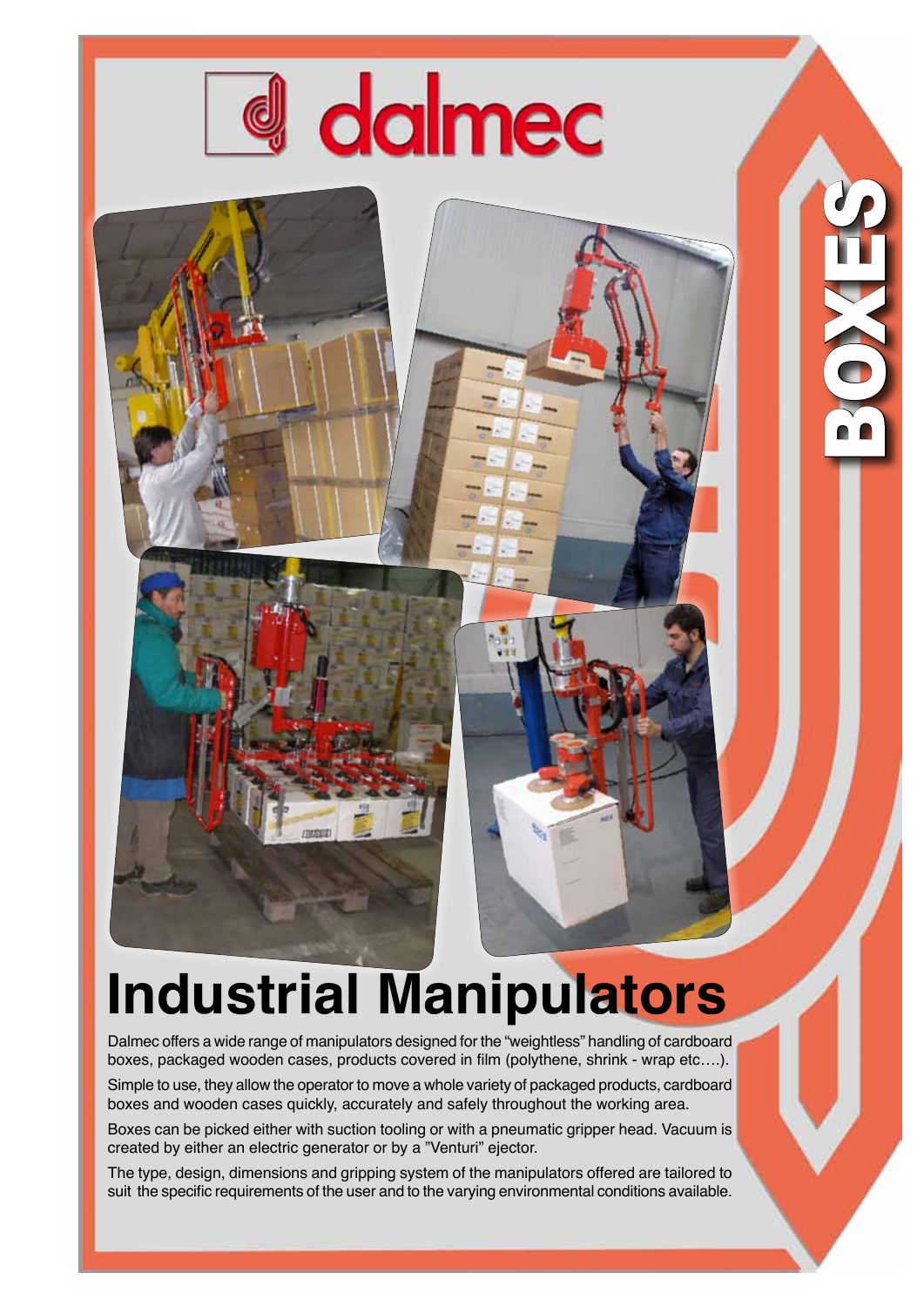



PMC type Partner manipulator, low profile model, fitted with suction headfor gripping cardboard boxes and designed to operate in an area with a low ceiling.

PMS type Partner manipulator, overhead trolley mounted, suitable for stacking boxes containing a variety of washing machines which arrive from the packaging line. A pneumatic motor drive is also fitted to the system, which runs in Dalmec overhead tracking.



0936662 0733445

PMC type Partner manipulator, column mounted, fitted with pneumatic gripper tooling. The special design of the tooling jaws allows the user to grip and handle a particularly wide range of packaging.

PMC type Partner manipulator, column mounted, equipped with suction system to grip and handle cardboard boxes from the packaging lines to pallets.



BOXES

Industrial Manipulators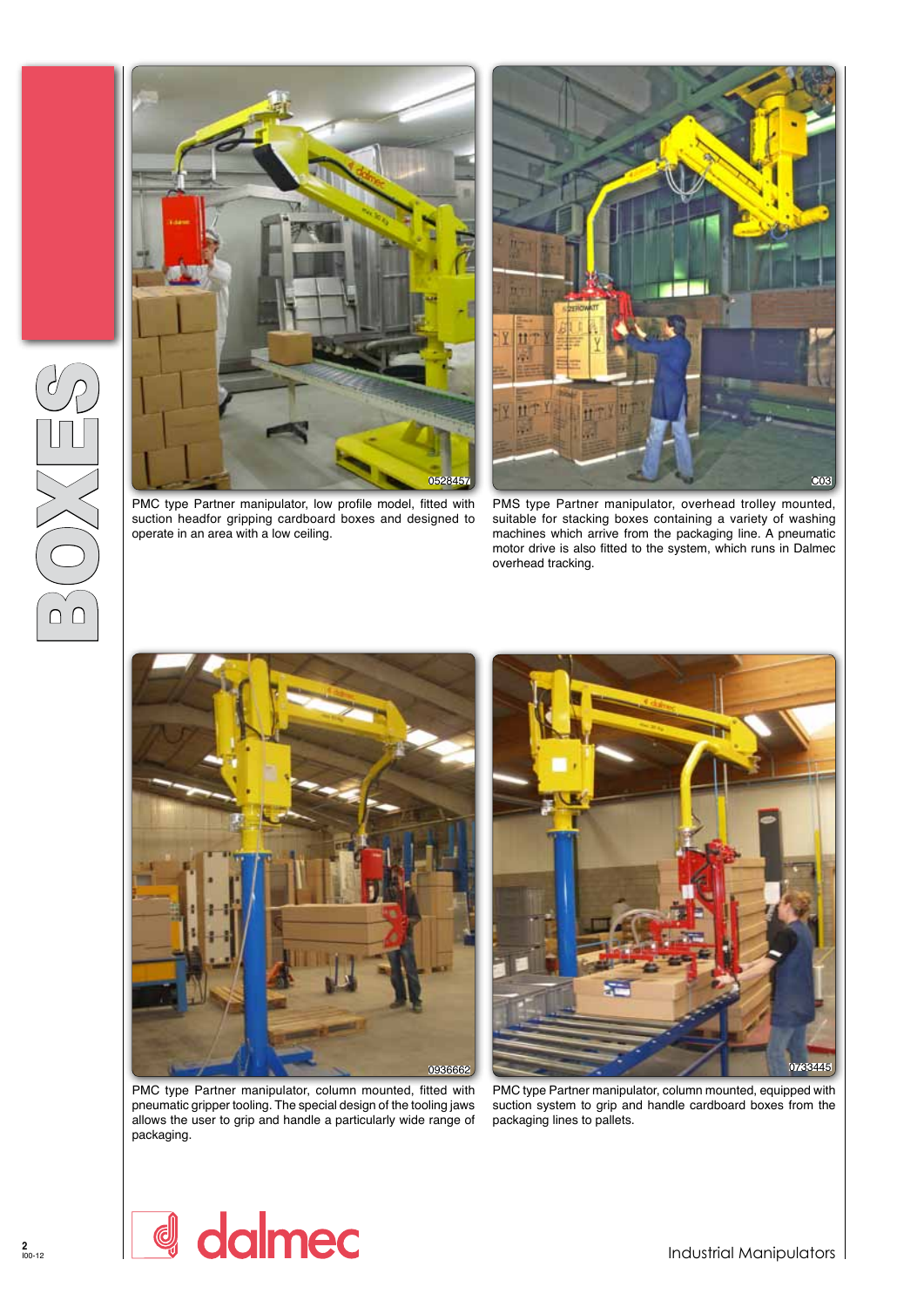



PSS type Partner manipulator, overhead trolley mounted version, fitted with vacuum tooling for gripping boxes from one packaging line and positioning the same on a pallet. The overhead tracking system is manufactured by Dalmec.

PSC type Partner manipulator, column mounted, equipped with a Venturi vacuum suction system.



Suction cup toolings for gripping different types of boxes.





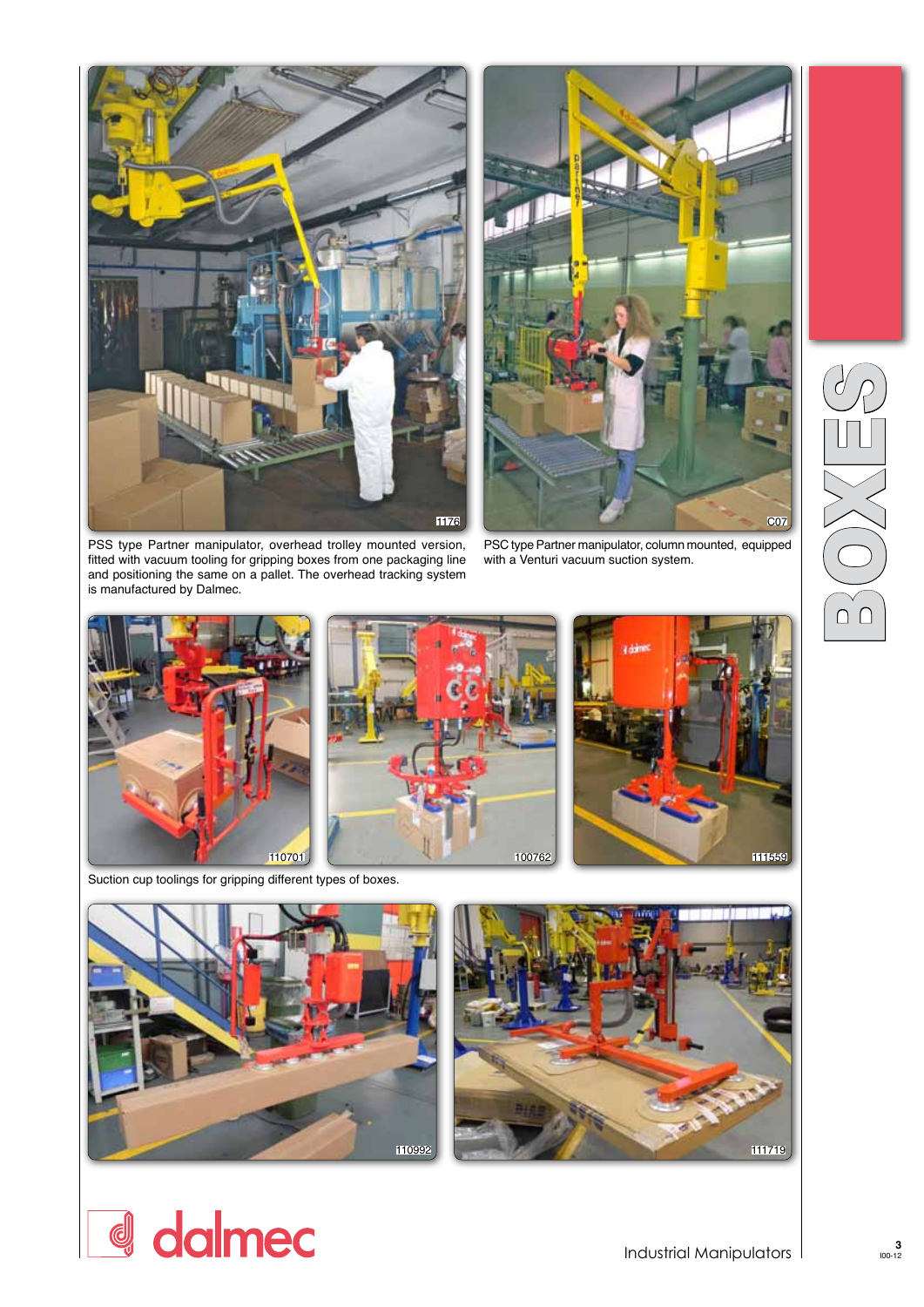





SPS type Speedyfil manipulator, overhead trolley mounted, equipped with a Venturi vacuum suction system.

Manipulator equipped with special pneumatic gripping tooling whose particular structure allows the operator to pick boxes from a high stack on a pallet.







Manipulators with double cable equipped with suction cups - pantograph - jaws gripping devices.



Manipulators with rigid arms equipped with suction cups gripping toolings.

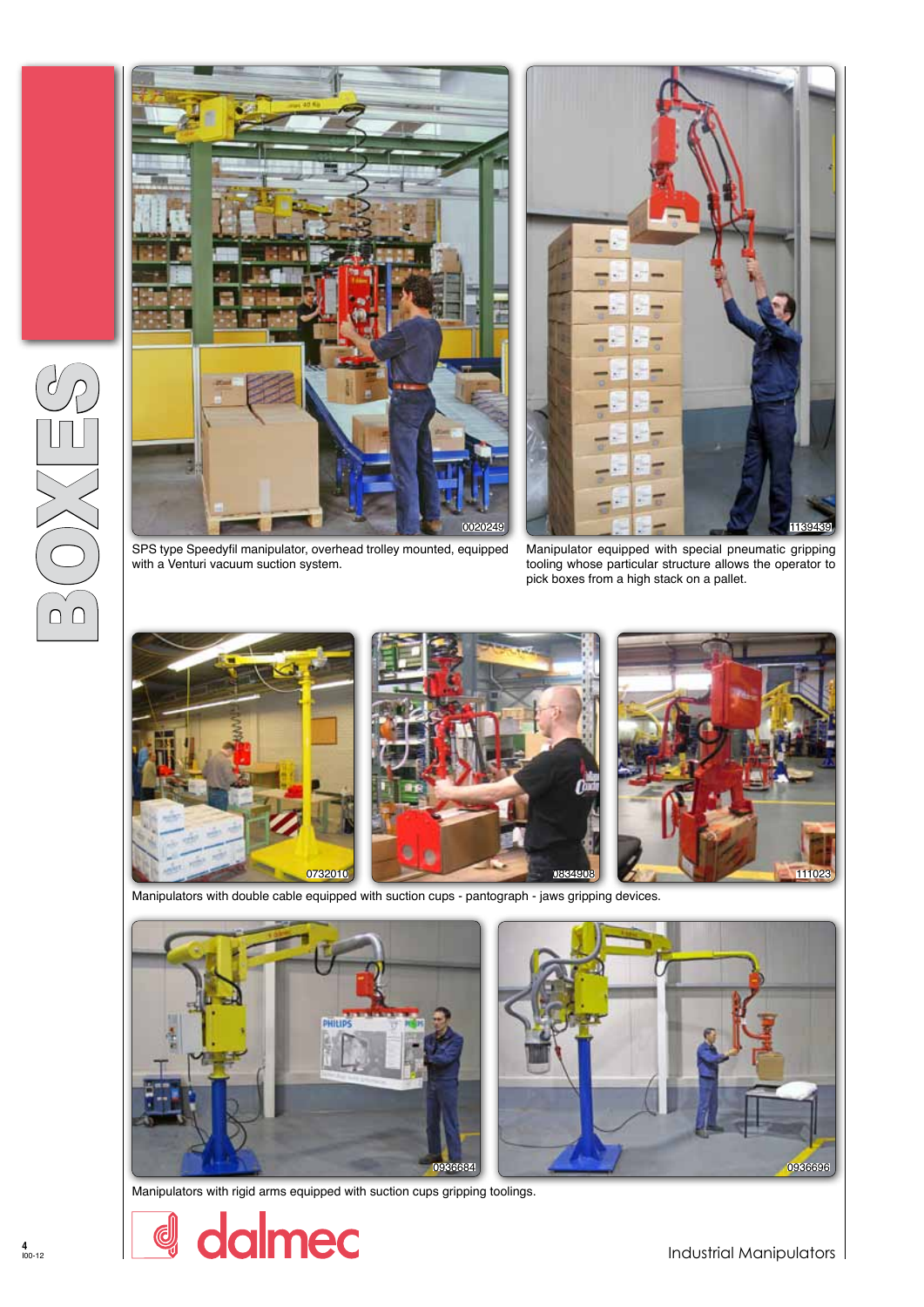

PMC type Partner manipulator, column mounted on portable baseplate, equipped with double suction cups gripping system for gripping industrial lamps and their packaging.



Manipulator with gripper picking system for moving packs of tiles.



PMC type Partner manipulator, column mounted, with suction gripping system, a popular design, commonly used for moving packing boxes from a conveyor belt to a pallet.



PMC type Partner manipulator, column mounted, fitted with suction tooling to grip and handle cardboard boxes from a packaging line to a pallet.

## d dalmec